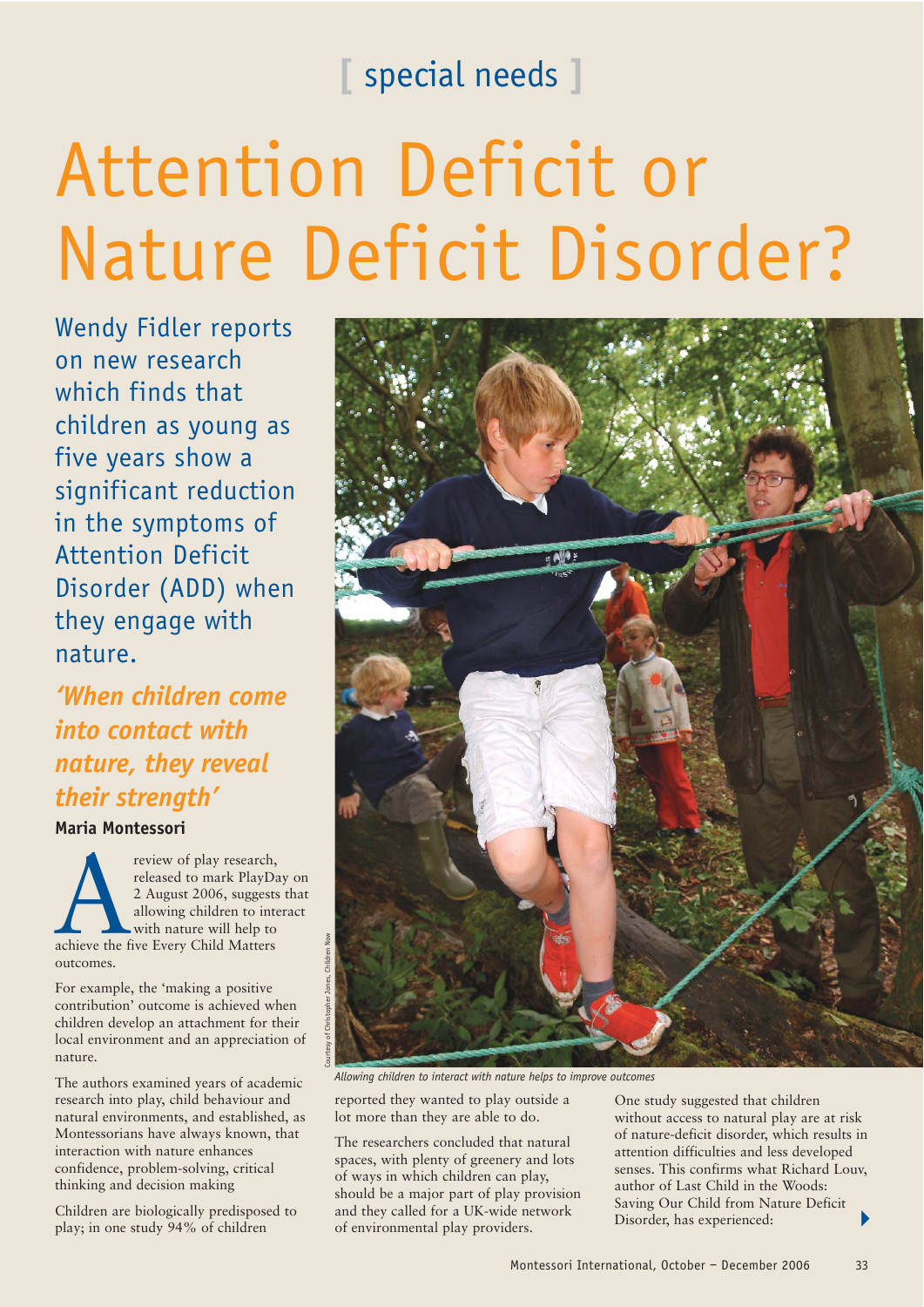# Attention Deficit or Nature Deficit Disorder?

#### **Continued from previous page**

## **Universal need for attachment to nature**

Richard Louv sends a powerful message about the loss of childhood experience in the natural world. He describes a universal need for attachment to nature and the subsequent personality integration that evolves from outdoor activity – which has been a basic tenet of Maria Montessori's psychology since the beginning of her work one hundred years ago, when many of her classes were held out of doors.

Louv acknowledges that we cannot bring back the 'free-range' childhoods which many of us remember - he recalls feeling the power of the wind while swinging in the branches of trees and the swell of a wave that had 'travelled a thousand miles' before lifting his boat.

My own four children were 'homegrown' and spent much of their free time exploring Lancashire's lush West Pennine Moors, climbing and mountain biking, or just laying down watching wispy clouds or veils of rain sweep across the distant hills of Derbyshire. Can you imagine how it feels to play a violin on top of a hill? Outdoor school was more often spent on Holcombe Hill than in the garden; we made maps, learned the names of wild flowers, birds and butterflies, picked heather and winberries to take home.

Yes, there were accidents and near misses; all four arrived home visibly shaken one afternoon when the littlest had slipped half way down a ravine in Redisher Woods. But accidents will happen anyway – like the time the same little one slipped between the faulty slats of the changing room benches at the

*It's natural! Children prefer mud to sand*





*Escola Nacional Montessori. Via Laietana, 59. Exercicis sensorials a ple aire. Many Montessori classes were held outdoors*

local swimming baths. He could not be pulled up or squeezed down, and so the local fire brigade had to come and cut him out. Can you imagine? All the commotion, but all he could talk about afterwards was the free ice-cream he'd been given afterwards!

I have found that children who have experienced risk and uncertainty through their interactions with nature are better suited to cope with the idea or concept of risk in other areas of their lives. Furthermore, the fine-honing of their hand to eye coordination and large muscle movements whilst scrambling up hillsides and climbing trees results in increasingly successfully reactions to potential accidents.

There is, Louv says, lasting value in his early 'deliciously idle days'. He came to appreciate the long view afforded from the tree tops. He describes the woods as his Ritalin; nature calmed him, focused him, yet excited his senses.

### **Born to Move**

Things are different these days – parents cite a number of reasons why their children spend less time with nature; disappearing access, television, computer games, traffic, stranger-danger. But there are other more fundamental reasons why children do not choose to play outside; during their earliest years, their natural, instinctive urge to explore through movement has been thwarted.

Parents and carers have come under increasing commercial pressures to confine babies' earliest movements. Cots, play pens, car seats, buggies, baby

walkers all restrict natural phases of movement development; even new born babies can slither if unswaddled.

Conversely, Montessori advocated low, floor-level beds for new-borns who slither and instinctively turn in circles and do not fall. Children naturally tip forward on chairs - it puts them in the right position to strengthen their spines – Montessori offered floor mats as an alternative, and children often prefer to stand at activities.

Arresting children's ability to move and explore has direct links to attitudes to learning, attention, motivation, trial and improvement, communication and coordination. Yes, nature-deficit disorder really does exist, but we must also

## **Research Report**

Play, Naturally: A Review of Children's Natural Play published by the Children's Play Council to mark PlayDay 2006 looks at the benefits of play on children's health and well-being, and outlines what we should be doing to compensate for the loss of natural play space in recent years:

 Natural play reduces attention deficit, raises self-esteem

#### **Natural environment has greater potential for stimuli**

- Recommends changes in outdoor playground design
- a UK-wide network of environmental play providers
- www.playday.org.uk/view.asp?ID=51